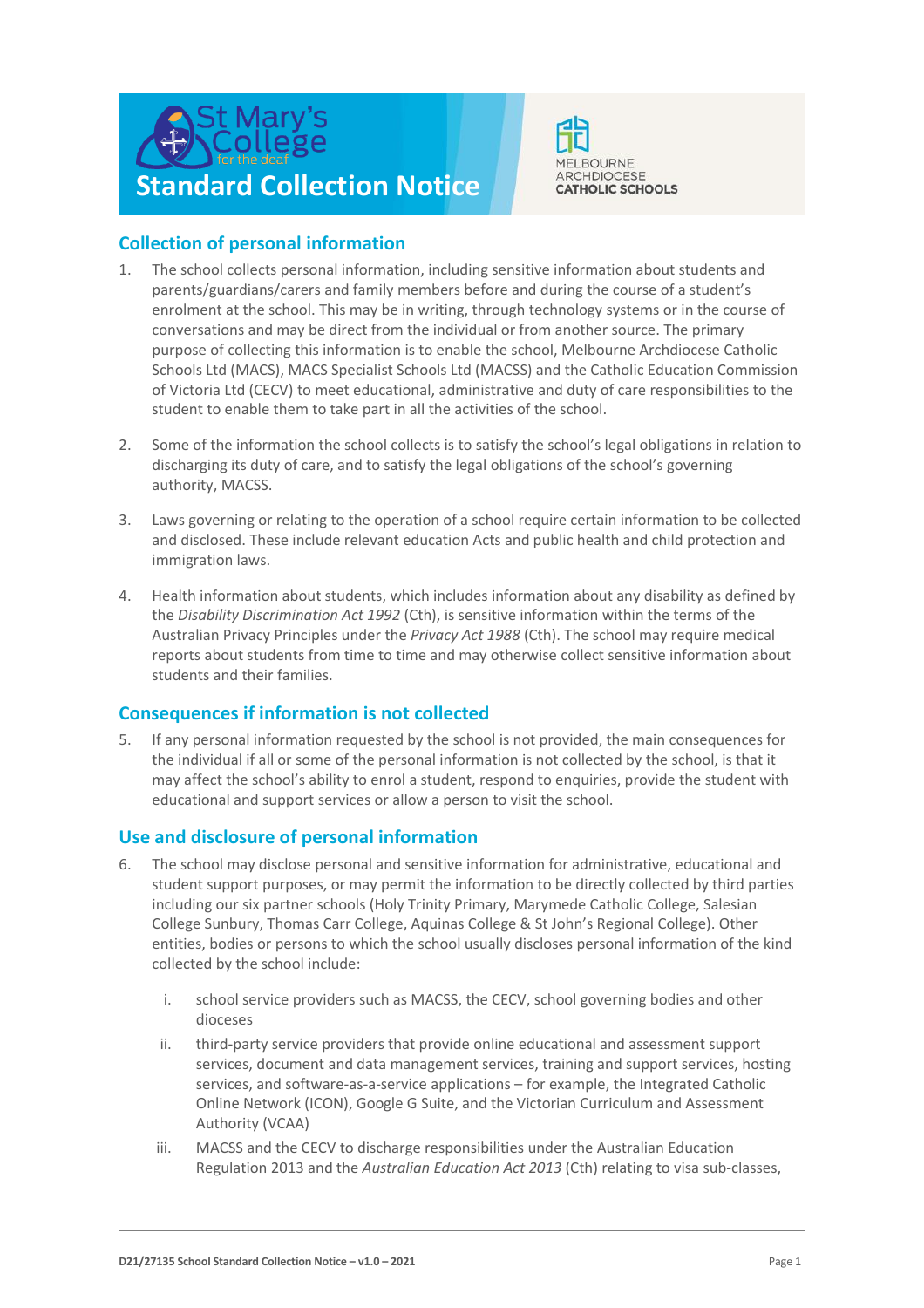students with a disability, including audit processes and Nationally Consistent Collection of Data (NCCD) quality assurance processes

- iv. MACSS and the CECV to support the school by undertaking assessments of students for the purpose of educational programming or external providers of health services such as counsellors, psychologists, school nursing services, dental vans. Specific consent is obtained to collect and disclose sensitive information and health information if it is required as part of a service request, which may include release of relevant medical or allied health reports, educational planning and evaluation documents such as personalised learning/behaviour/medical management plans
- v. MACSS and the CECV to support the training of selected staff in the use of school systems, such as ICON and ROSAE
- vi. another school to facilitate the transfer of a student
- vii. federal and state government departments and agencies acting on behalf of the government for compliance or audit purposes, or data collections, for example February and August census processes and census audits, NAPLAN, Australian Early Development Census
- viii. people and organisations providing instructional services such as sports coaches, external training services, guest speakers, volunteers, counsellors and providers of learning and teaching consultancy support and student assessment services
- ix. assessment and educational authorities, including the VCAA and the Australian Curriculum, Assessment and Reporting Authority (ACARA)
- x. people providing administrative and financial services to the school
- xi. anyone parents/guardians/carers authorise the school to disclose information to
- xii. anyone to whom the school is required or authorised to disclose the information by law, including under the Child Information Sharing Scheme (CISS) and the Family Violence Information Sharing Scheme (FVISS) child protection and mandatory reporting laws.
- 7. The school is required by the *Australian Education Regulation 2013* (Cth) and the *Australian Education Act 2013* (Cth) (AE Act) to collect and disclose certain information to inform the Students with Disability (SwD) loading via the NCCD. The school provides the required information at an individual student level to MACS and the CECV, as an approved authority. Approved authorities must comply with reporting, record-keeping and data quality assurance and audit obligations under the AE Act. Student information provided to the federal government for the purpose of the NCCD does not explicitly identify any student.
- 8. Personal information collected from students is regularly disclosed to their parents/guardians/carers.
- 9. If a parent/guardian/carer makes an enrolment application to another school, personal information including health information provided during the application stage may be collected from, or shared with, the other school.
- 10. The school may disclose limited personal information to the school parish to facilitate religious and sacramental programs, and other activities such as fundraising.
- 11. The school may engage in fundraising activities. Information received from parents/guardians/carers may be used to make an appeal to the parent/guardian/carer. The information may be disclosed to organisations that assist in the school's fundraising activities solely for that purpose. The school will not disclose personal information to third parties for marketing purposes without parent/guardian/carer consent.
- 12. On occasion, information such as academic and sporting achievements, student activities and similar news is published in school newsletters and magazines, on the school intranet and on the school website. This may include photographs and videos of student activities such as sporting